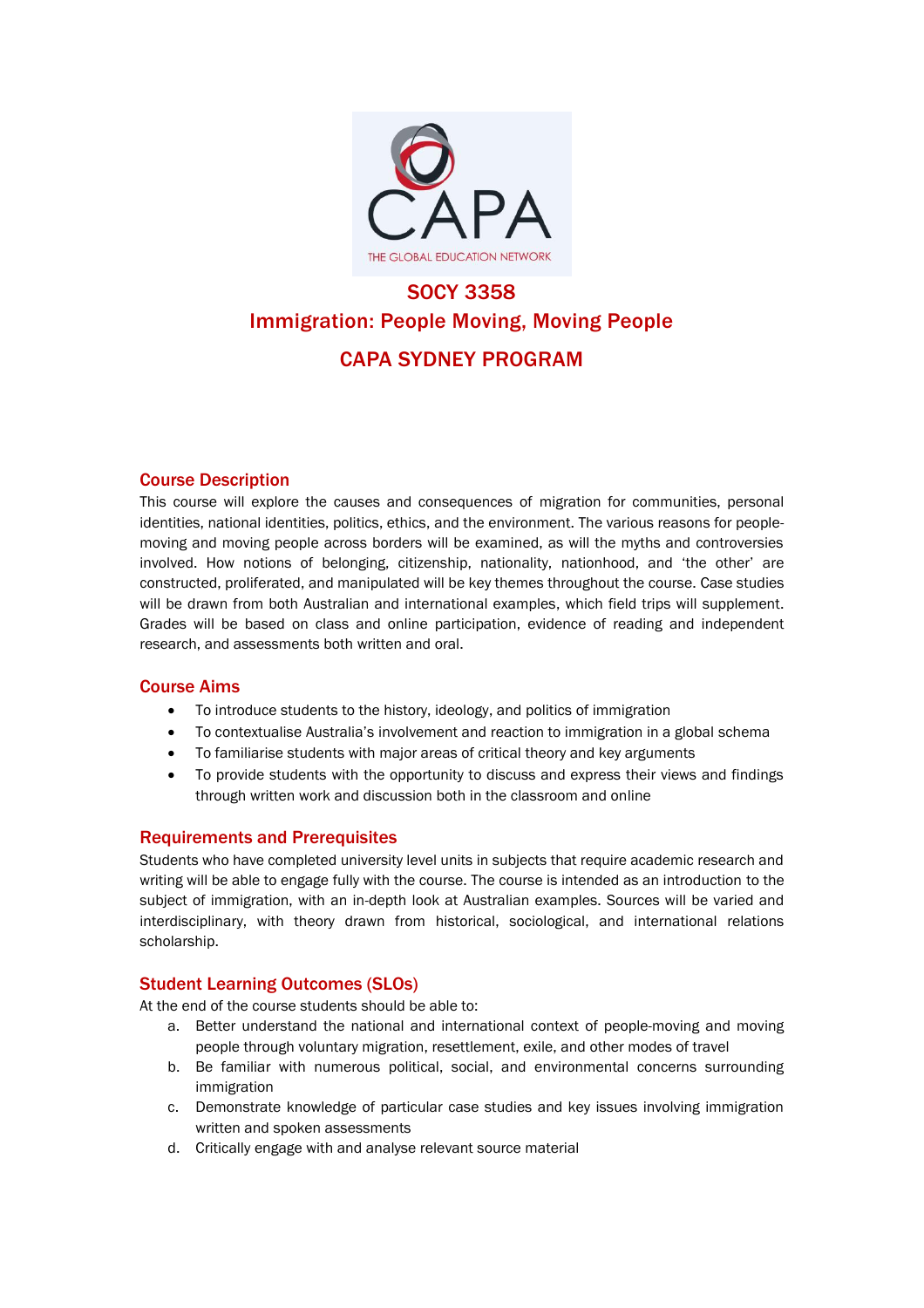e. Apply primary and secondary sources to the examination of case studies to formulate a cogent argument

# Developmental Outcomes

Students should demonstrate: responsibility & accountability, independence & interdependence, goal orientation, self-confidence, resilience, and an appreciation of differences.

## Class Methodology

Classes will comprise lectures and seminar-style interaction. Students will be expected to have completed the required readings and be ready for discussion. Each student will be required to give a short presentation for one class and be prepared to lead the discussion on their chosen topic. Engagement online to extend the in-class discussion and respond to lecture material is also necessary and assessed as part of the overall grade for this course.

## Field Component

CAPA provides the unique opportunity to learn about the city through direct, guided experience. Participation in the field activity for this course is required. You will actively explore the Global City you are currently living in. Furthermore, you will have the chance to collect useful information that will be an invaluable resource for the essays/papers/projects assigned in this course. This will involve one field trip, and the option to participate in fieldwork at a relevant site as part of your assessment. Details will be provided in class.

## Assessment and Grading

| Task                    | Weighting | Due Date   | SLOs assessed |
|-------------------------|-----------|------------|---------------|
| 1. Participation        | 10%       | throughout | a, b, c, d    |
| 2. Seminar Presentation | 20%       |            | a, b, c, d, e |
| 3. Essay                | 40%       |            | a, b, c, d, e |
| 4. Exam                 | 30%       |            | c. d. e       |

All written work should be double-spaced, in size 12 font, have numbered pages, and provide a clear heading and the student's name at the top. Written work must be submitted online through the Turnitin portal on the Canvas site.

| <b>DESCRIPTOR</b>                    | <b>ALPHA</b> | <b>NUMERIC</b> | <b>GPA</b> | REQUIREMENT/EXPECTATION                                                                                                                                                                                                                                                                                              |
|--------------------------------------|--------------|----------------|------------|----------------------------------------------------------------------------------------------------------------------------------------------------------------------------------------------------------------------------------------------------------------------------------------------------------------------|
| Outstanding<br>(High<br>Distinction) | A            | $93+$          | 4.0        | Maximum grade: In addition to description for grade<br>"A-", the student shows detailed understanding of<br>materials about which he or she can show<br>independent analytical ability. This means the ability<br>to question an issue from different perspectives and<br>evaluate responses in an objective manner. |
| Excellent<br>(Distinction)           | $A-$         | $90 - 92$      | 3.7        | Student shows understanding of literature beyond<br>the textbook/class hand-outs/class notes, and the<br>work shows a high level of independent thought,<br>presents informed and insightful discussion and<br>demonstrates<br>well-developed<br>capacity<br>for<br>a<br>evaluation.                                 |
| Very good<br>(High Credit)           | $B+$         | $87 - 89$      | 3.3        | Shows evidence of a capacity to generalise from the<br>taught content, or the material in literature, or from<br>class lectures in an informed manner. Also, the work<br>demonstrates a capacity to integrate personal                                                                                               |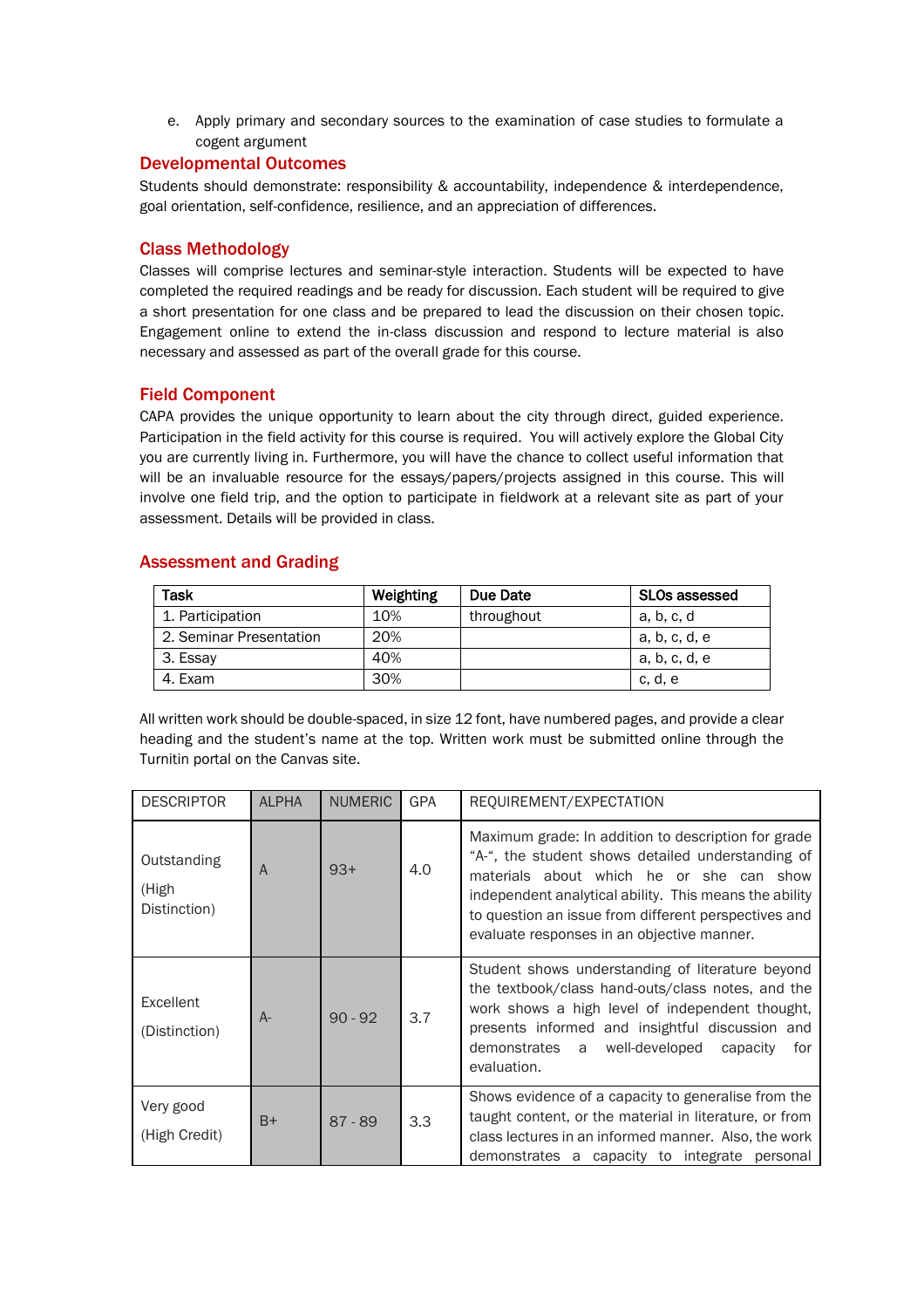|                                              |       |           |                | reflection into the discussion and an appreciation of<br>a range of different perspectives.                                                                                                                                                                                                                                                                    |
|----------------------------------------------|-------|-----------|----------------|----------------------------------------------------------------------------------------------------------------------------------------------------------------------------------------------------------------------------------------------------------------------------------------------------------------------------------------------------------------|
| Good<br>(Credit)                             | B     | $83 - 86$ | 3.0            | The work is well organised and contains coherent or<br>logical argumentation and presentation.                                                                                                                                                                                                                                                                 |
| Good<br>(Credit)                             | $B -$ | $80 - 82$ | 2.7            | Student shows understanding of literature beyond<br>the textbook and/or notes, and, there is evidence of<br>additional reading.                                                                                                                                                                                                                                |
| Average<br>(Good Pass)                       | $C+$  | 77-79     | 2.3            | The work demonstrates a capacity to integrate<br>into the<br>discussion<br>and<br>critical<br>research<br>a<br>οf<br>οf<br>appreciation<br>theoretical<br>a<br>range<br>perspectives. Also, the work demonstrates a clear<br>understanding of the question and its theoretical<br>implications<br>and<br>demonstrates<br>evidence<br>οf<br>additional reading. |
| Adequate<br>(Pass)                           | C     | $73 - 76$ | 2.0            | Shows clear understanding and some insight into the<br>material in the textbook and notes, but not beyond. A<br>deficiency in understanding the material may be<br>compensated by evidence of independent thought<br>and effort related to the subject matter.                                                                                                 |
| <b>Below Average</b><br>(Borderline<br>Pass) | $C-$  | 70-72     | 1.7            | Shows some understanding of the material in the<br>textbook and notes. A deficiency in any of the above<br>may be compensated by evidence of independent<br>thought related to the subject matter.                                                                                                                                                             |
| Inadequate<br>(Borderline<br>Fail)           | D+    | $67 - 69$ | 1.3            | Fails to show a clear understanding or much insight<br>into the material in the textbook and notes                                                                                                                                                                                                                                                             |
| Poor<br>(Fail)                               | D     | $60 - 66$ | $0.7 -$<br>1.0 | Besides the above for D+, student has not shown<br>interest or engagement in the class work or study.                                                                                                                                                                                                                                                          |
| Poor<br>(Fail)                               | F     | < 60      | $\mathbf 0$    | Shows little or no understanding of any of the<br>material                                                                                                                                                                                                                                                                                                     |
| Incomplete                                   |       |           |                | Please see CAPA policy in the Faculty Handbook.                                                                                                                                                                                                                                                                                                                |

# 1. Class Participation 10%

Participation is a vital part of your grade and of the CAPA experience. Students are expected to have done the prescribed readings for the week and to have topics or questions to discuss to help generate a positive, dynamic, and fulfilling learning environment. Participation can be demonstrated not only through attendance but by contributing to the discussion in class and online, showing attention and courtesy to instructors and classmates, and using class-time usefully and responsibly. If you are unable to attend a class please consult your teacher.

Please review the following table as a guide to participation:

| Grade   | <b>Discussion</b>                                                     | Reading                               |
|---------|-----------------------------------------------------------------------|---------------------------------------|
| A range | Excellent: consistent contributor; offers                             | Obviously has completed all readings; |
|         | original analysis and comments; always   intelligently uses resultant |                                       |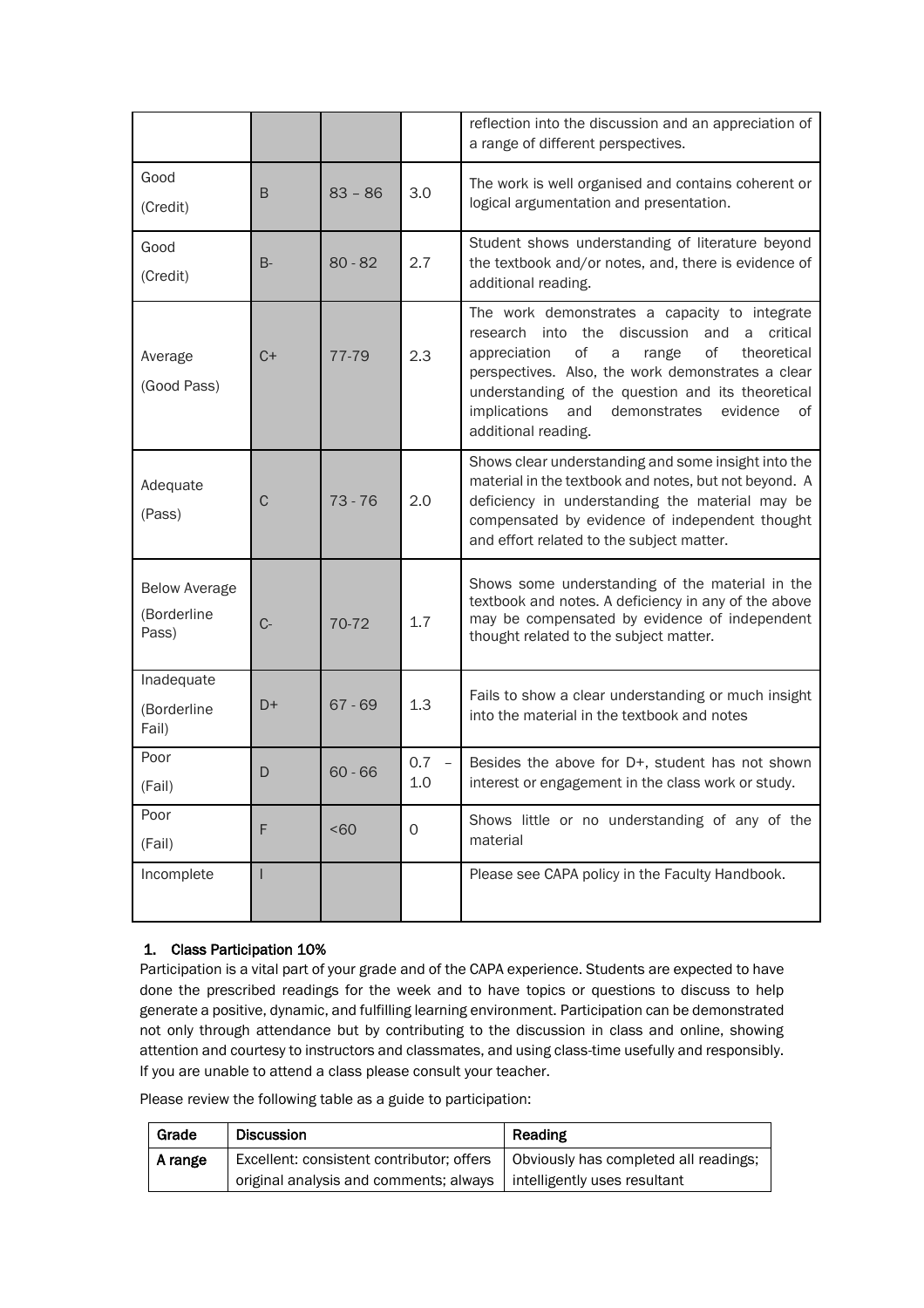|         | has ideas on topics of the readings;<br>takes care not to dominate discussion.                                                                    | understanding to formulate<br>comments and questions for the<br>discussion.                                                        |
|---------|---------------------------------------------------------------------------------------------------------------------------------------------------|------------------------------------------------------------------------------------------------------------------------------------|
| $B+$    | Very Good: frequent, willing, and able<br>contributor; generally offers thoughtful<br>comments based on the readings.                             | Has done most of the readings;<br>provides competent analysis of the<br>readings and applies insights from<br>class appropriately. |
| B / B   | Satisfactory: frequent contributor; basic<br>grasp of key concepts but little original<br>insight; comments/questions are of a<br>general nature. | Displays familiarity with some<br>readings and related concepts, but<br>tends not to analyse them.                                 |
| C range | Poor: sporadic contributor;<br>comments/questions betray lack of<br>understanding of key concepts; often<br>digresses in unhelpful ways.          | Displays familiarity with few readings;<br>rarely demonstrates analytical<br>thought.                                              |
| D/F     | Very Poor: rarely speaks; merely quotes<br>text or repeats own comments or those<br>of others.                                                    | Little to no apparent familiarity with<br>assigned material or application to<br>relevant discussion.                              |

# 2. Seminar Presentation 20%

Students will be scheduled to give a 15-minute class Power Point presentation (followed by questions/discussion) based on the topic of the seminar for that class. The presenter is to submit to the instructor the text of their presentation including a short list of references. Images, short video clips, handouts, are all acceptable but not compulsory additions to your talk. You should draw upon scholarly sources in addition to the required readings when preparing the presentation and should design one or more questions to prompt discussion from your classmates.

# 3. Essay 40%

Students are required to submit an essay of 2,000 words with a full bibliography and references (these are *not* included in the word count). This will be based on one question from a list provided early in the semester. At least 8 appropriate sources should be used: primary sources are encouraged, and academic sources are mandatory. You can use the course readings but must also demonstrate independent research.

# 4. Exam 30%

Students are required to complete a final exam worth 30% based on lectures, readings, and material discussed in seminars. The tests will be open for four days and conducted online. The format of the exam is three 300-400 word responses. You will be able to choose from one of three questions in each section. Referencing is required only when quoting directly from academic sources; you do not have to reference lectures. Concise critical answers are expected. Format the responses as you would a short essay.

# Course Materials

# Required Readings

- Reece Jones, *Violent Borders: Refugees and the Right to Move*, London: Verso, 2016
- The readings prescribed below, available on the unit site

#### Library and research facilities

The Sydney College of TAFE library facilities are available for your use. [Use the library](http://sydneytafe.edu.au/library-online) to access the internet, photocopy or scan books for your own use. [The SUNY Library](file:///C:/Users/JuliaMiller/AppData/Local/Microsoft/Windows/INetCache/Content.Outlook/4ST8T330/libraryguides.oswego.edu/capa) database is also available. More information on CAPA Sydney library and research facilities can be obtained by looking through your Orientation Pack or by speaking to a CAPA Sydney staff member.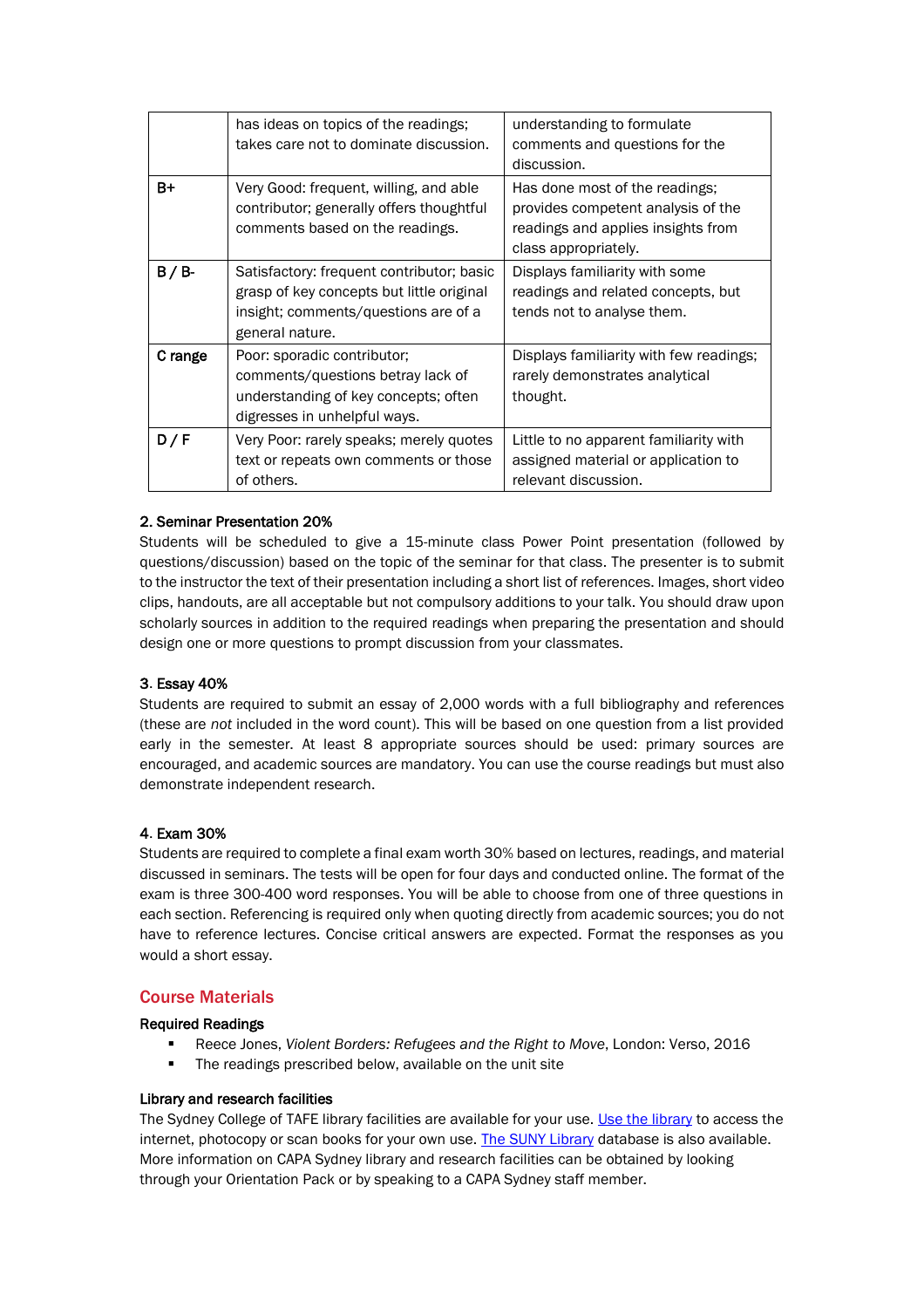# Weekly Schedule

| Date | Seminar topics                                                                                                                                                                                                                                                                                                                                                            |
|------|---------------------------------------------------------------------------------------------------------------------------------------------------------------------------------------------------------------------------------------------------------------------------------------------------------------------------------------------------------------------------|
|      | Seminar 1: Introduction to the Study of Immigration and International<br><b>Relations (CK)</b>                                                                                                                                                                                                                                                                            |
|      | <b>Required Reading</b><br>Tilly, Charles, 'Citizenship, Identity, and Social History', International<br>Review of Social History 40.S3 (1995): 1-17.<br>Levitt, Peggy and B. Nadya Jaworsky, 'Transnational Migration Studies:<br>٠<br>Past Developments and Future Trends', Annual Review of Sociology 33<br>(2007): 129-56.                                            |
|      | Seminar 2: The Invention of Nationality (VR)                                                                                                                                                                                                                                                                                                                              |
|      | <b>Required Reading</b><br>Jones, Chapter 5.<br>Calhoun, Craig, 'Nationalism and Ethnicity', Annual Review of Sociology<br>19 (1993): 211-239.                                                                                                                                                                                                                            |
|      | Seminar 3: Historical Australia: Making a (White) Nation (VR)                                                                                                                                                                                                                                                                                                             |
|      | <b>Required Reading</b><br>Jupp, James, 'From "White Australia" to "part of Asia": Recent shifts in<br>Australian immigration policy towards the region', The International<br>Migration Review 29.1 (1995): 207-228.<br>Curthoys, Ann, 'Expulsion, Exodus and Exile in White Australian<br>٠<br>Historical Mythology', Journal of Australian Studies 23.61 (1999): 1-19. |
|      | Seminar 4: Field Class I: Multicultural Australia                                                                                                                                                                                                                                                                                                                         |
|      | Tour of the Gallipoli Mosque, Auburn. Lunch in Granville (at student's expense).                                                                                                                                                                                                                                                                                          |
|      | Seminar 5: Contemporary Australia: 21 <sup>st</sup> Century Identity Crisis (CK)                                                                                                                                                                                                                                                                                          |
|      | <b>Required Reading</b><br>Borowski, Allan, 'Creating a Virtuous Society: Immigration and<br>٠<br>Australia's Policies of Multiculturalism', Journal of Social Policy 29.3<br>(2000): 459-475.<br>Martin, Greg, 'Stop the boats! Moral panic in Australia over asylum<br>٠<br>seekers', Continuum 29.3 (2015): 304-322.                                                   |
|      | Seminar 6: Slavery and Servitude (VR)                                                                                                                                                                                                                                                                                                                                     |
|      | <b>Required Reading</b><br>Jones, Chapter 4.<br>Degorge, Barbara, 'Modern Day Slavery in the United Arab Emirates',<br>The European Legacy 11.6 (2006): 657-666.                                                                                                                                                                                                          |
|      | Seminar 7: Terrorism and Security (CK)                                                                                                                                                                                                                                                                                                                                    |
|      | <b>Required Reading</b><br>Jones, Chapter 2.<br>Coleman, Mathew, 'Immigration Geopolitics Beyond the Mexico-US<br>٠<br>Border', Antipode 39.1 (2007): 54-76.                                                                                                                                                                                                              |
|      | Seminar 8: Refugees, Diaspora, and Displacement (HLC + VR)                                                                                                                                                                                                                                                                                                                |
|      | <b>Required Reading</b><br>Jones, Chapter 1.                                                                                                                                                                                                                                                                                                                              |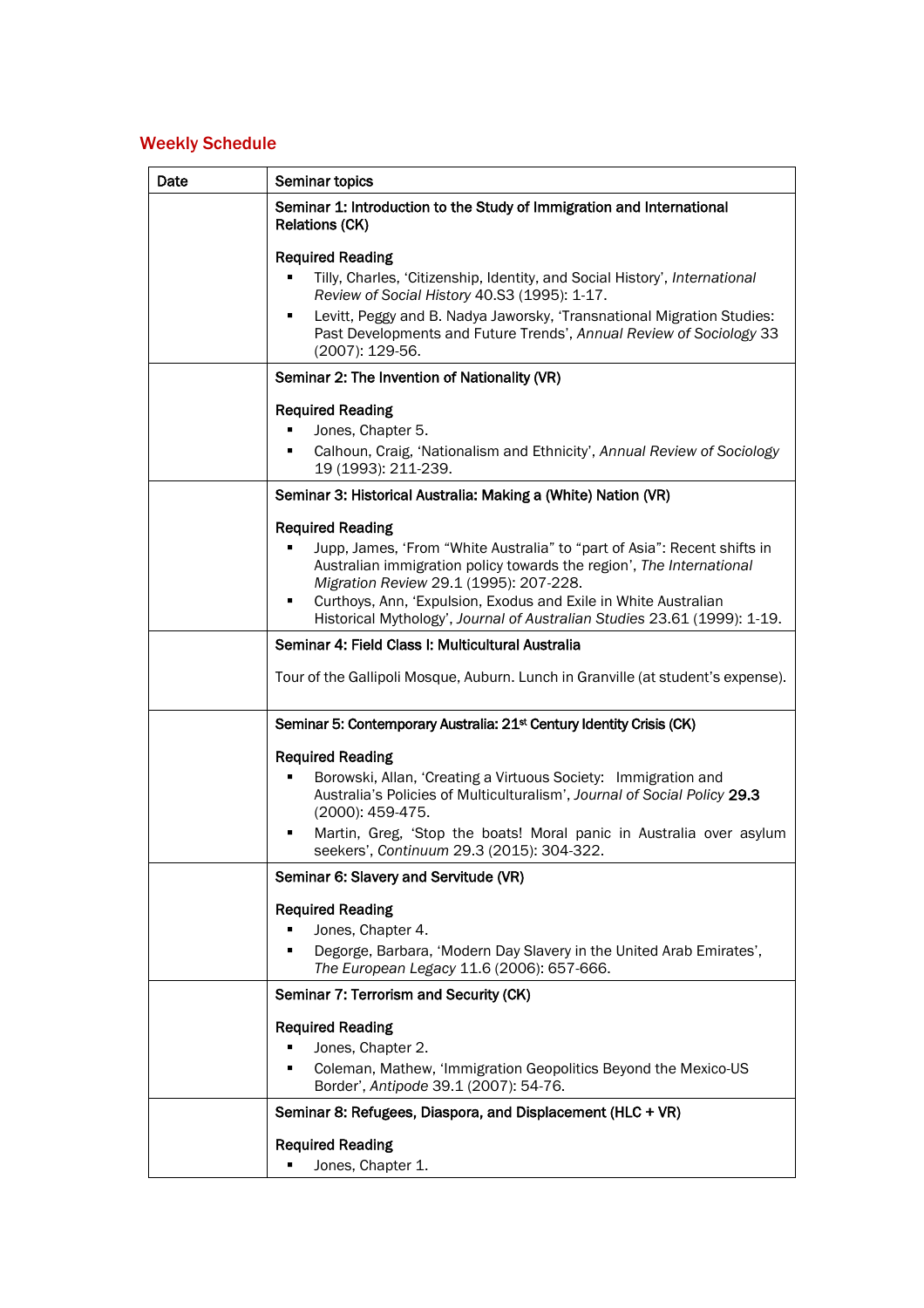| Rettberg, Jill W., and Radhika Gajjala, 'Terrorists Or Cowards: Negative<br>٠<br>Portrayals of Male Syrian Refugees in Social Media', Feminist Media<br>Studies 16.1 (2016): 178-181.                                                                                                                                                                                                                                                                           |
|-----------------------------------------------------------------------------------------------------------------------------------------------------------------------------------------------------------------------------------------------------------------------------------------------------------------------------------------------------------------------------------------------------------------------------------------------------------------|
| Seminar 9: The Changing Face of Asylum (AG + CK)                                                                                                                                                                                                                                                                                                                                                                                                                |
| <b>Required Reading</b><br>Jones, Chapter 3; Chapter 7.<br>Myers, Norman, 'Environmental Refugees', Population and Environment<br>٠<br>19.2 (1997): 167-182.                                                                                                                                                                                                                                                                                                    |
| Seminar 10: Field Class II: Urbanisation and Mobility (CK)<br>Discussion at Parliament on King, Newtown.                                                                                                                                                                                                                                                                                                                                                        |
| <b>Required Reading</b><br>De Brauw, Alan, Valerie Mueller, and Hak Lim Lee, 'The role of rural-<br>urban migration in the structural transformation of Sub-Saharan<br>Africa', World Development 63 (2014): 33-42.<br>Zhao, Min, 'How Neighbourhoods Matter for Immigrant Children: The<br>٠<br>Formation of Educational Resources in Chinatown, Koreatown and Pico<br>Union, Los Angeles', Journal of Ethnic and Migration Studies 35.7<br>(2009): 1153-1179. |
| Seminar 11: The Homeless and Itinerant (CK)                                                                                                                                                                                                                                                                                                                                                                                                                     |
| <b>Required Reading</b><br>Tervonen, Miika & Anca Enache, 'Coping with everyday bordering: Roma<br>٠<br>migrants and gatekeepers in Helsinki', Ethnic and Racial Studies 40.7<br>(2007): 1114-1131.<br>Jaffe, Rivke, Christien Klaufus & Freek Colombijn, 'Mobilities and<br>٠<br>Mobilizations of the Urban Poor', International Journal of Urban and<br>Regional Research 36.4 (2012): 643-654.                                                               |
| Seminar 12: Transnationalism and Global Citizenship (VR)                                                                                                                                                                                                                                                                                                                                                                                                        |
| <b>Required Readings</b><br>Jones, Conclusion.<br>Faist, Thomas, 'The transnational social question: Social rights and<br>citizenship in a global context', International Sociology 24.1 (2009): 7-35.                                                                                                                                                                                                                                                          |

# Attendance, Participation and Student Responsibilities

Attendance: CAPA has a mandatory attendance policy. Attendance is taken at the beginning of every class. Each unauthorized absence from class will result in a 3 percent reduction of the final grade (for example: an A- [92] will become an B+ [89]). More than two unauthorized absences is considered a pattern of repeated absences and will result in failure of the course and possible dismissal from the program.

Missing classes for medical reasons: Students are granted one sick day per course. If a student needs to miss additional class time for medical reasons, for a family emergency or for a religious holiday, the student must provide evidence of the reason for his/her absence, otherwise the student will receive a grade reduction. In case of serious illness, students should see a doctor on the day of the absence and bring back a medical statement to CAPA staff. It is the responsibility of the student to contact his/her instructor and make up any missed assignments.

#### Participation